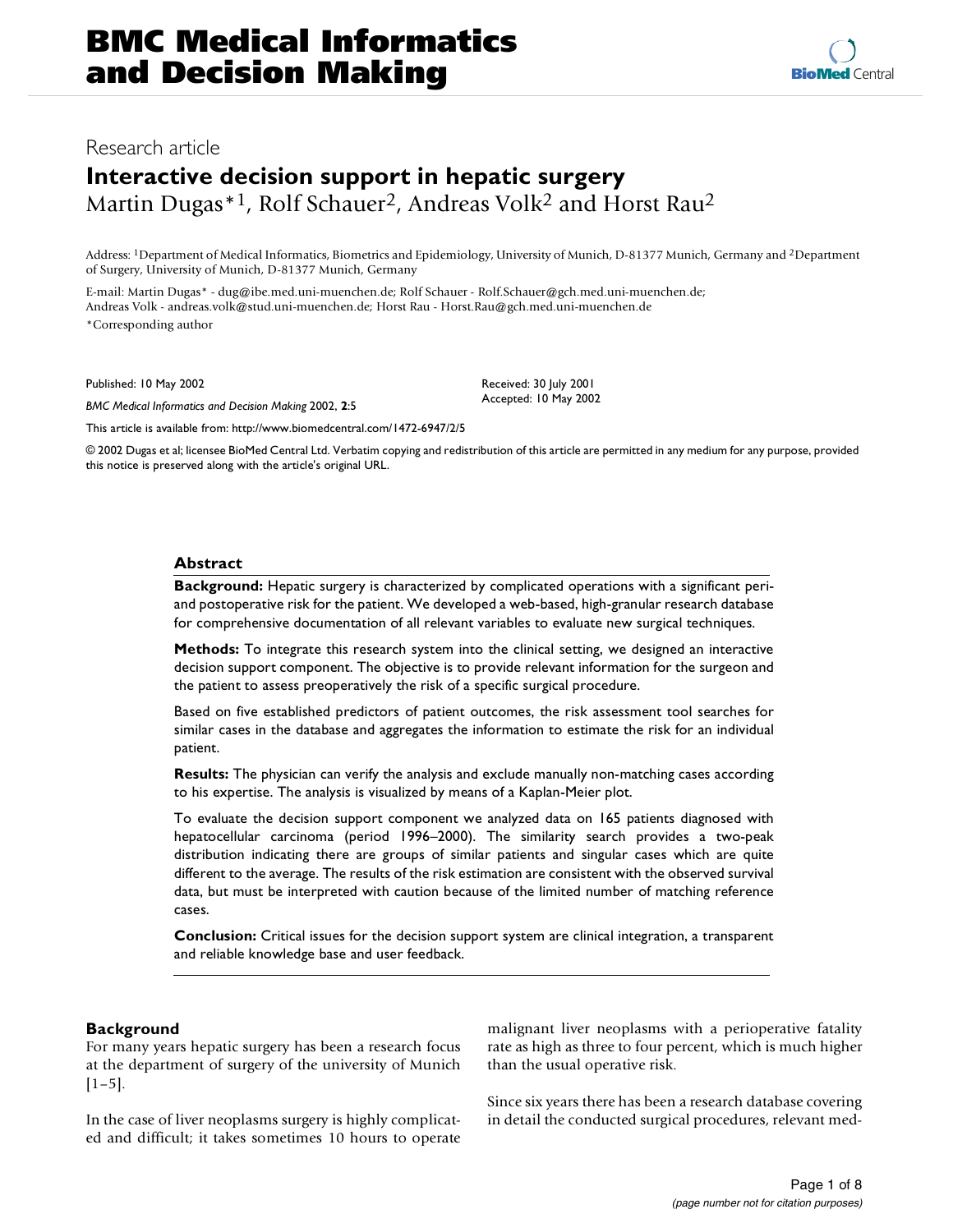ical parameters of the patient and the postoperative course.

The primary goals of this documentation in the past and present is to collect detailed data about patient characteristics and outcomes to determine what kind of patients do benefit from specific procedures based on survival and complication rates. There is a demand from the surgeons to extend the capabilities from a pure research database towards a clinically integrated decision support system.

The database is currently being used by five surgeons, one medical student, one person of the administrative staff, one statistician, one computer scientist and finally by one anesthesiologist. In the future two radiologists will also be involved. All these users are scattered among the hospital. In this context of a highly interdisciplinary complex research topic our main focus is set on the following issues:

• Is a knowledge base for this medical domain with an appropriate data structure and high-quality content feasible from a technical point of view?

• Does a decision support system for this medical domain provide clinically relevant information?

## **Methods**

### *Concept of risk assessment tool*

The basic idea of the risk assessment tool is to find similar cases to a given patient. The prognosis of the matching subjects is aggregated and taken as an estimate for the risk of the individual patient.

From a methodical point of view similarity search in complex, multidimensional records which are partially incomplete is a difficult problem [6]. To make it even worse, the problem is characterized by a high number of variables in relation to the number of records (we do have 451 items and altogether 766 patients).

For this reason the risk assessment tool is based on selected parameters which are known predictors for outcome of hepatic liver tumor resection [5]. A case is defined to be similar to the actual patient, if all predictive parameters correspond within a given level of tolerance.

The final decision on surgery is taken by the patient and the surgeon; thus both methodology and result of the analysis should be transparent and easy to understand. For this reason the risk is visualized as Kaplan-Meier plot [7], which is the established standard for visualizing survival data in medicine.

In addition, summarized data on all cases classified by the computer as similar to the actual patient is displayed to enable the physician to verify the analysis.

Cases which are inappropriate according to the physicians expertise can be excluded from the analysis in an interactive manner.

#### *Database design*

The software engineering approach was iterative. By means of regular user meetings and rapid prototyping after approximately 10 iteration cycles a suitable database structure was defined.

The following design objectives were identified:

• high-granular documentation to enable detailed statistical analysis (e.g. association between laboratory parameters and outcomes)

• reports on data quality (e.g. lost followup)

• access from many locations within the clinic

• different access rights for each user group (surgeons, anaesthetists, administrative staff, statistician)

#### *Automatic generation of web programs*

Data entry is performed with a standard web browser. A dedicated software tool (see [8,9]) has been developed for rapid prototyping of ergonomic, highly adaptive web forms and management of data transformations. It enables to define a data structure (e.g. database table) interactively. A preview of the forms can be generated and presented to the clinical user. When the data structure is defined, all PERL [10] programs and database tables are generated from templates, i.e. no line of code is programmed manually. The function of the tool is similar to [the UltraDev™ extension of Macromedia Dreamweaver™](http://www.macromedia.com/) [http://www.macromedia.com/], but is adapted to the needs of medical databases (e.g. specific templates).

The general documentation workflow is as follows: After login the patient is selected from a current list provided by the legacy system. The most recent document for this patient is displayed. The user can navigate within the documents, create new ones or edit the current page. The structure of each document is described in XML format [11].

The data structures themselves are created and edited with an Intranet based modelling tool. For each item a set of attributes is defined: Type of item (text, pulldown menu, checkbox, radio button, textarea, date, time), default values, constraints and layout. Each item has a unique object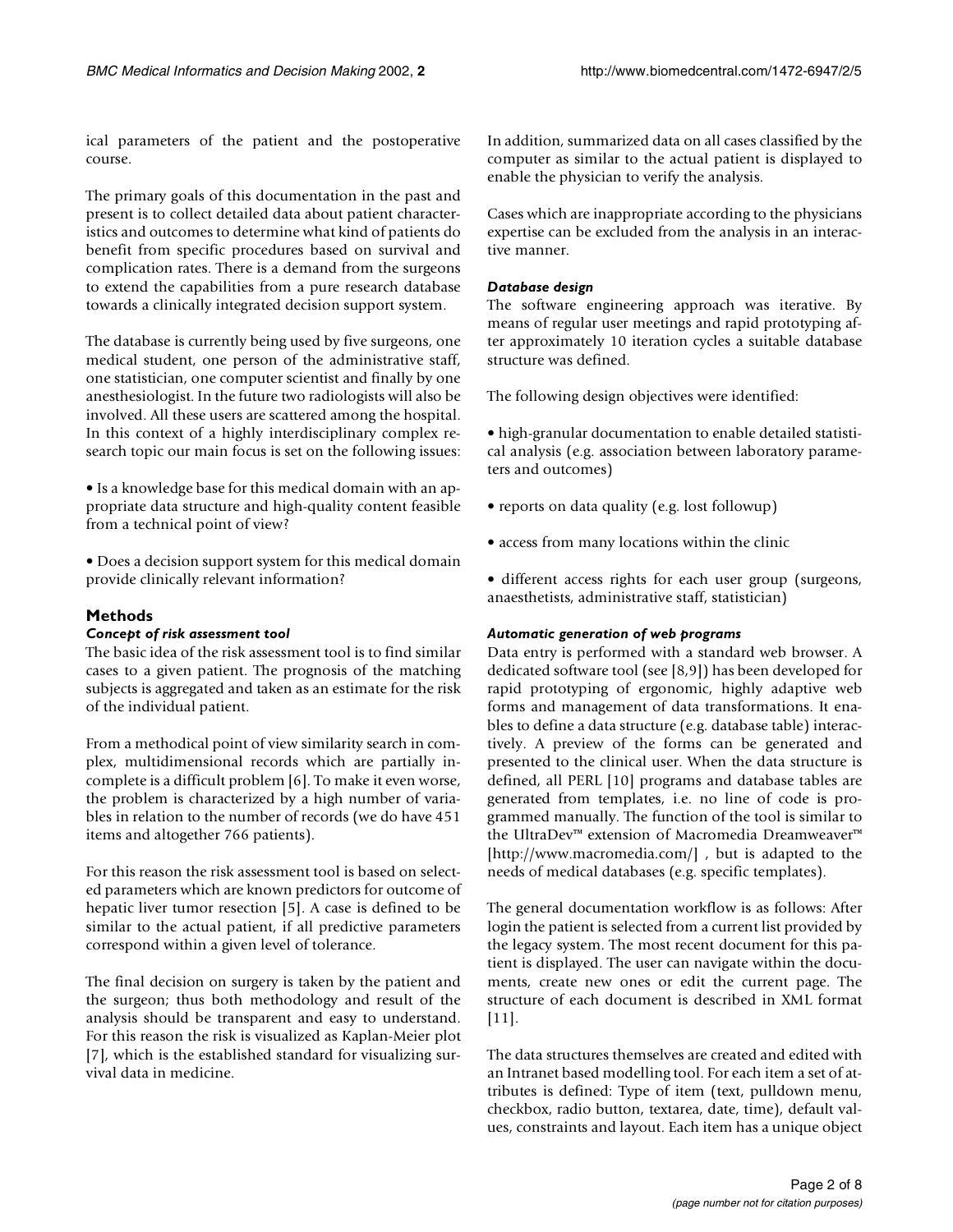ID to enable data transformations when the data structure is updated.

The Intranet tool provides the following functions:

- generation of custom data entry forms
- combination of free text and structured data entry
- individual layout for clinical reports
- data transformations
- user authorization and access control
- tools for data export (XML format)

Security and confidentiality of patient information is protected by means of individual logins and a firewall.

### *Hard- and software*

Both the database program and the risk assessment tool are written in PERL (version 5.005\_03) [10] running on a Linux machine [12] providing Apache web server (version 1.3) [13] and a PostgreSQL database (version 6.5.3) [14].

## **Results**

#### *Frontend and structure of the database*

The database itself consists of eight tables (demographics, medical history, volumetrics, surgical documentation, histology, laboratory values, complications, outcome) with an overall number of 451 items indicating a high level of granularity which is required for this complex research topic. Information on 766 patients are recorded. Caused by the high number of items missing values cannot be avoided; this fact must be taken into account by the decision support component.

Fig. 1 presents a small section from the surgical documentation; besides numerical and categorical items multimedia data like CT or MR scans can be stored. Altogether 70 items are recorded per operation.

#### *The interactive decision support component*

The decision support component is a server side web application and is accessed using a standard web browser. The application itself is written in PERL invoked by an Apache web server. The knowledge base is stored in a PostgreSQL database which is located on the same server as the application and webserver. Standard techniques such as SQL are used to query the database via the appropriate interfaces.

After invoking the program by the web client a form is presented (Fig. 2) which requires the user to provide demo-



| precondition                                   |         |  |  |  |  |  |  |
|------------------------------------------------|---------|--|--|--|--|--|--|
| surgical procedure                             | pringle |  |  |  |  |  |  |
| liver perfusion                                |         |  |  |  |  |  |  |
| A flow before ischemia [ml/min]                | 239     |  |  |  |  |  |  |
| PA flow before ischemia [ml/min]               | 472     |  |  |  |  |  |  |
| A flow after ischemic preconditioning [ml/min] |         |  |  |  |  |  |  |
| A flow after ischemic preconditioning [ml/min] |         |  |  |  |  |  |  |
| A flow after reperfusion/resection [ml/min]    | 221     |  |  |  |  |  |  |
| PA flow after reperfusion/resection [ml/min]   | 284     |  |  |  |  |  |  |
| operating time                                 |         |  |  |  |  |  |  |
| total operating time [min]                     | 240     |  |  |  |  |  |  |
| resection time [min]                           | 25      |  |  |  |  |  |  |
| (total)pringle/hemi-pringle [min]              | 29      |  |  |  |  |  |  |
| resection area [cm2]                           |         |  |  |  |  |  |  |
| resection volume [ccm]                         | 180     |  |  |  |  |  |  |

#### **Figure 1**

Small section from the documentation of the surgical procedure. In addition to numerical and categorical items multimedia items (e.g. CT / MR scans) can be stored.

graphic data of the patient for whom a suggestion is needed. Clinically relevant parameters must be specified, which have shown to be predictive for patient outcomes (see [5]); for this reason we selected diagnosis, type of planned resection, PHRR (partial hepatic resection rate [15]), prothrombin activity (Quick, a blood clotting parameter) and gamma-GT (gamma-Glutamyltranspeptidase, a liver enzyme).

Sometimes not all parameters for an individual patient are available, e.g. estimation of the PHRR is very time consuming. The similarity search also includes datasets which have missing values. It is possible to specify a range for each of the numerical parameters.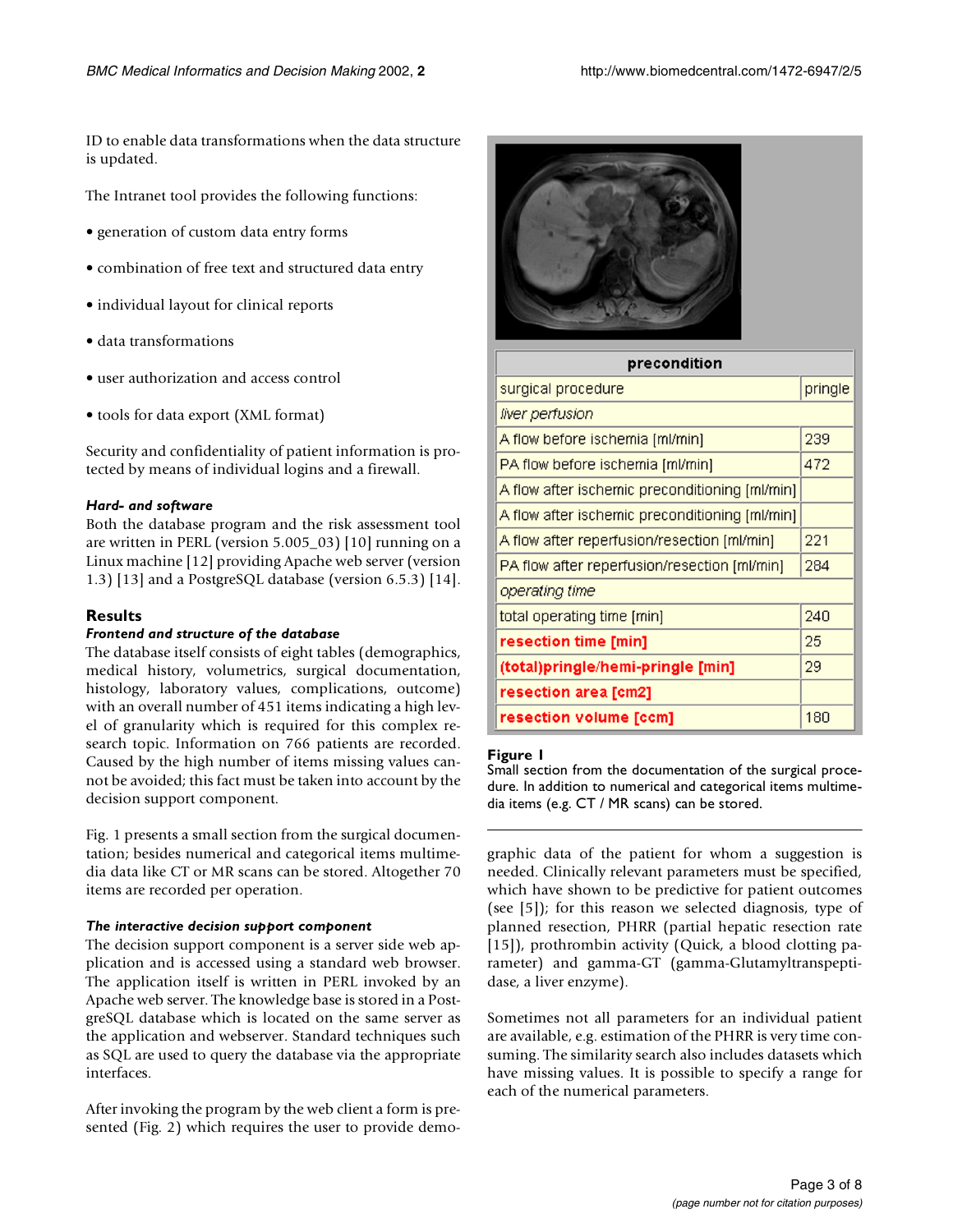# **Hepatic Surgery Risk Assessment**

| Demographic Data               |                     |                          |
|--------------------------------|---------------------|--------------------------|
| Name:                          |                     |                          |
| First Name:                    |                     |                          |
| Date of Birth:<br>[DD.MM.YYYY] |                     |                          |
| Parameter                      |                     |                          |
| Diagnosis:                     | <b>HCC</b>          | ۰                        |
| Resection:                     | <b>ANY ----</b>     | $\overline{\phantom{0}}$ |
| PHRR:                          | ∤∗<br>$+/-$ 5<br>%  |                          |
| Quick:                         | l*<br>$+/-$ 10<br>% |                          |
| gammaGT U/I:                   | ŀ<br>$+/-$ 10<br>%  |                          |
| Submit                         | Close               |                          |

#### **Figure 2**

Risk assessment form: Demographic data and five parameters can be entered. Diagnosis and type of resection can be selected on a pulldown menu. For the numerical data a range can be specified, which is applied to the similarity search. PHRR=partial hepatic resection rate; Quick=prothrombin activity (parameter of blood clotting); gamma-GT = gamma-Glutamyltranspeptidase (liver enzyme)

Because the number of documented cases is small in comparison to the quantity of possible parameter combinations, the algorithm was designed to avoid overlooking of similar cases (high sensitivity, low specificity). For example there are 35 different diagnoses resulting in approximately 22 cases under the assumption of equipartition of diagnoses within the 766 patients. Therefore all cases that are not contradictory to the query are considered similar.

After submitting the form to the system it connects to the database to retrieve the appropriate results based on the specified parameters and their ranges. The system then computes the data necessary for the Kaplan-Meier plot and generates a web page containing the plot and the underlying data (Fig. 3, Fig. 4).

The Kaplan-Meier plot presents the course of survival over time. It takes into account that the information per patient is limited with respect to time as long as the patient isn't

## **HCC / Kaplan-Meier-Analysis**



#### **Figure 3**

Kaplan-Meier-Analysis for HCC patients (HCC= hepatocellular carcinoma). The survival rate is based on the patient data presented in the next figure.

dead. For instance, if a patient had surgery three years ago and is alive, this information can be used only until the third year of the plot. After then, this information is censored, because it is unknown, for how long this patient will be alive.

By simple clicking on a similar case the surgeon can go directly to the database and verify the source information. Then the physician decides, whether this case should be excluded from the analysis by selecting the 'exclude' checkbox. After exclusion of inappropriate cases the analysis can be recalculated. By means of this interactive technique the physician gets involved into the analysis and has the ability to verify and adjust it for an individual patient according to his expert knowledge.

## *Evaluation*

To evaluate the decision support component we analyzed data provided by the clinical information system (CIS) concerning the period from January 1996 to September 2000.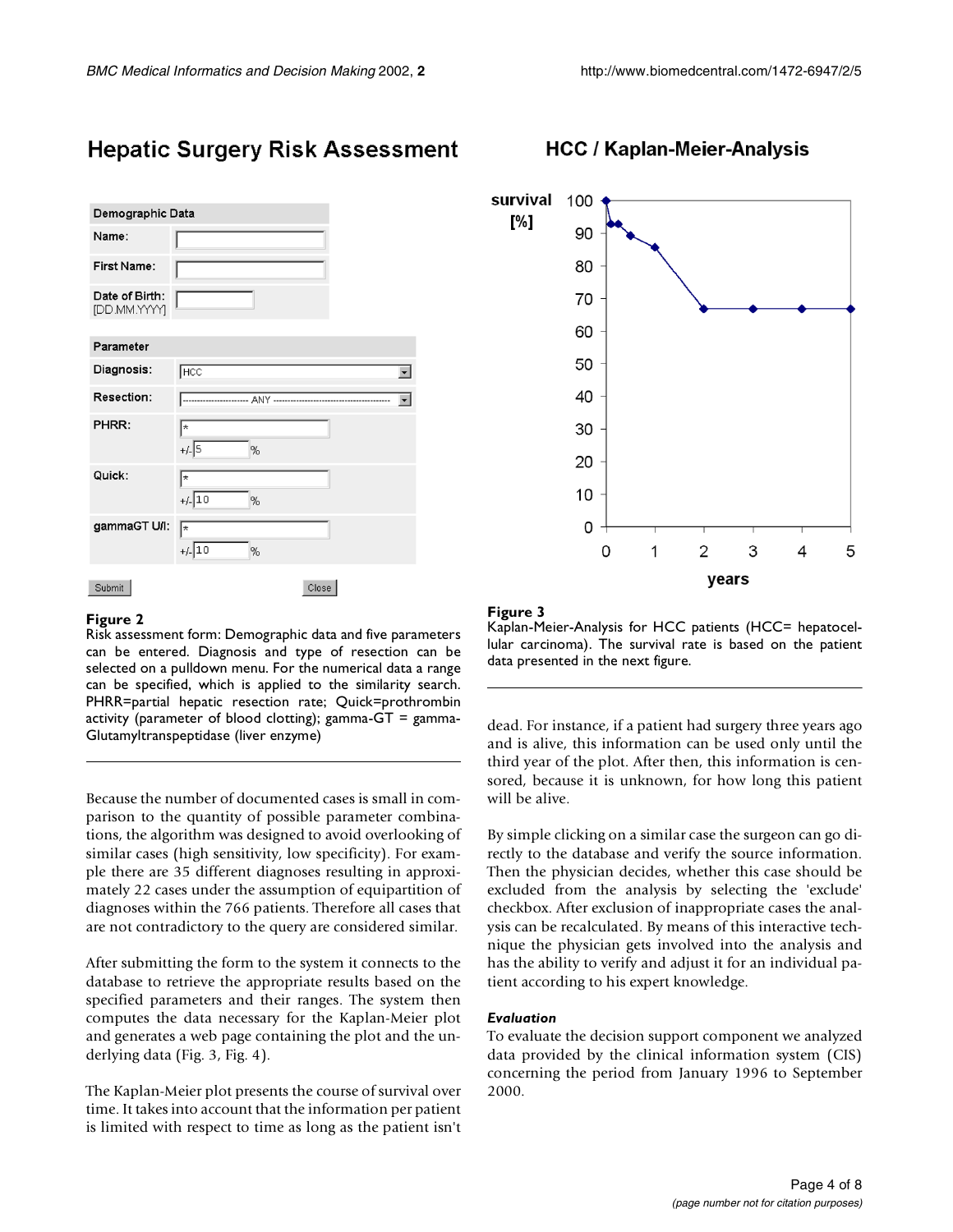| Case           | exclude | Name               | <b>First Name</b> | <b>DOB</b>        | <b>Diagnosis</b> | <b>Resection</b>               | day of surgery | last FU    |                       |     |     | day of death PHRR Quick gammaGT U/I |
|----------------|---------|--------------------|-------------------|-------------------|------------------|--------------------------------|----------------|------------|-----------------------|-----|-----|-------------------------------------|
|                | П       | <b>COLOR</b>       | <b>Service</b>    | <b>COLOR</b>      | <b>HCC</b>       | Segmentrese ction              | 27.10.2000     | 20.04.2001 |                       |     |     |                                     |
| $\overline{2}$ | П       |                    | -                 |                   | <b>HCC</b>       |                                | 18.05.1999     | 30.05.1999 |                       |     | 100 | 78                                  |
| 3              | П       | <b>Service</b>     | <b>The County</b> |                   | <b>HCC</b>       | Segmentresection               | 27.09.2000     | 20.04.2001 |                       |     |     |                                     |
| $\overline{4}$ | П       | <b>Contract</b>    | <b>CONTRACTOR</b> | ---               | <b>HCC</b>       | Lobectomy left                 | 06.03.1998     | 20.04.2001 |                       |     | 90  | 118                                 |
| $\overline{5}$ | п       | <b>COLOR</b>       |                   | <b>START</b>      | <b>HCC</b>       | Segmentresection               | 04.05.1998     | 24.04.1999 | <b>CALL CALL CARD</b> | 100 | 18  |                                     |
| 6              | П       | <b>CONTRACTOR</b>  | - 11              |                   | <b>HCC</b>       | Segmentresection               | 26.08.1998     | 30.11.1998 |                       | 85  | 66  |                                     |
| Z              | П       |                    |                   |                   | <b>HCC</b>       | Segmentresection               | 12.11.1998     | 20.04.2001 |                       |     | 80  | 13                                  |
| 8              | п       | <b>COMPANY</b>     | <b>B 800</b>      | ---               | <b>HCC</b>       | Segmentresection               | 11.07.1997     | 27.07.1997 |                       | 70  | 56  |                                     |
| $\overline{a}$ | П       | <b>Carried Co.</b> |                   | and in            | <b>HCC</b>       | Segmentresection               | 19.10.1999     | 20.12.2000 |                       | 60  | 31  |                                     |
| 10             | П       | u.                 |                   |                   | <b>HCC</b>       | Hemihepatectomy right          | 07.07.2000     | 20.04.2001 |                       |     | 100 | 192                                 |
| 11             | П       |                    |                   |                   | <b>HCC</b>       | extended Hemihepatectomy right | 23.09.1999     | 02.10.1999 | .                     |     | 85  | 67                                  |
| 12             | П       | <b>STATISTICS</b>  | $-$               | <b>STORY STAR</b> | <b>HCC</b>       | Segmentresection               | 23.08.1999     | 20.04.2001 |                       |     | 85  | 21                                  |
| 13             | П       | Total C            |                   |                   | <b>HCC</b>       | Hemihepatectomy right          | 20.12.1999     | 20.04.2001 |                       |     | 95  | 45                                  |
| 14             | П       | <b>COLOR</b>       | . .               |                   | <b>HCC</b>       | extended Hemihepatectomy left  | 22.05.2000     | 20.04.2001 |                       |     | 100 | 54                                  |
| 15             | П       | <b>CALCULATION</b> |                   | u.                | <b>HCC</b>       | Lobectomy left                 | 20.01.1998     | 12.02.1999 |                       |     | 85  | 21                                  |
| 16             | П       | <b>THEFT</b>       |                   |                   | <b>HCC</b>       | extended Hemihepatectomy left  | 06.04.2000     | 14.04.2001 |                       |     | 100 | 35                                  |
| 17             | П       | <b>The Co</b>      | The Corporation   |                   | <b>HCC</b>       | extended Hemihepatectomy left  | 28.10.1999     | 20.04.2001 |                       |     | 100 | 51                                  |
| 18             | П       | <b>CONTRACT</b>    |                   |                   | HCC              | Segmentresection               | 30.03.1999     | 20.03.2000 |                       |     | 75  | 75                                  |
| 19             | П       | <b>STATISTICS</b>  |                   | <b>STATISTICS</b> | <b>HCC</b>       | Hemihepatectomy right          | 21.11.2000     | 20.04.2001 |                       |     |     |                                     |
| 20             | П       | a.                 | m                 |                   | <b>HCC</b>       | Segmentresection               | 01.02.2000     | 17.04.2000 |                       |     | 95  | 61                                  |

## **Figure 4**

Example of a similarity search (section): Selected clinically important characteristics for patients matching Fig. 2. By clicking on the case number all information concering a specific patient can be displayed. Individual patients can be excluded from the analysis and the Kaplan-Meier-Plot (Fig. 3) can be recalculated.

According to the CIS, within this time frame 3269 surgical procedures from 744 patients were performed covering diagnoses of malign and benign liver tumors. 165 of these patients were assigned HCC (hepatocellular carcinoma) as main diagnosis. These 165 patients are partitioned into 93 with no liver resection (conservative therapy, e.g. chemoembolisation) and 72 with liver resection. 21 of the 72 patients were subject to liver transplantation. The remaining 51 patients with HCC and liver resection without transplantation were grouped into 23 covered by the research database and 28 not covered by the research database. Therefore it is evident that a substantial number of patients treated in our hospital is not covered by the research database.

We used a batch version of our decision support system to calculate the Kaplan-Meier estimation for all 165 patients from the CIS diagnosed with HCC. Fig. 5 shows the distribution of the number of cases rated to be similar to a given patient. It has two peaks indicating there are groups of similar patients and singular cases which are quite different from the average. This may be influenced by the small number of reference cases in the database (range: 1 to 25 matched cases), but can also be interpreted that there are patients with exclusive features which are very different from "the average patient".

In the group of 51 patients who underwent liver resection we analyzed perioperative fatality rate (within 30 days) to assess whether there is a shift over time (e.g. due to medical progress) which would bias the survival estimation, but we did not find a significant change. In this group the risk assessment tool estimated a mean 1 year survival rate of  $78+/-5\%$  (mean  $+/-$  S.D.), which is consistent with an observed fatality rate of 20% (10 of 51 patients died within the first year after operation). This must be interpreted very carefully, because of the limited number of reference cases. We could not evaluate the survival estimations in the group of 93 patients without liver resection, because we do not have reliable information about the followup status of these patients and for this reason we do not know the correct fatality rate in this group.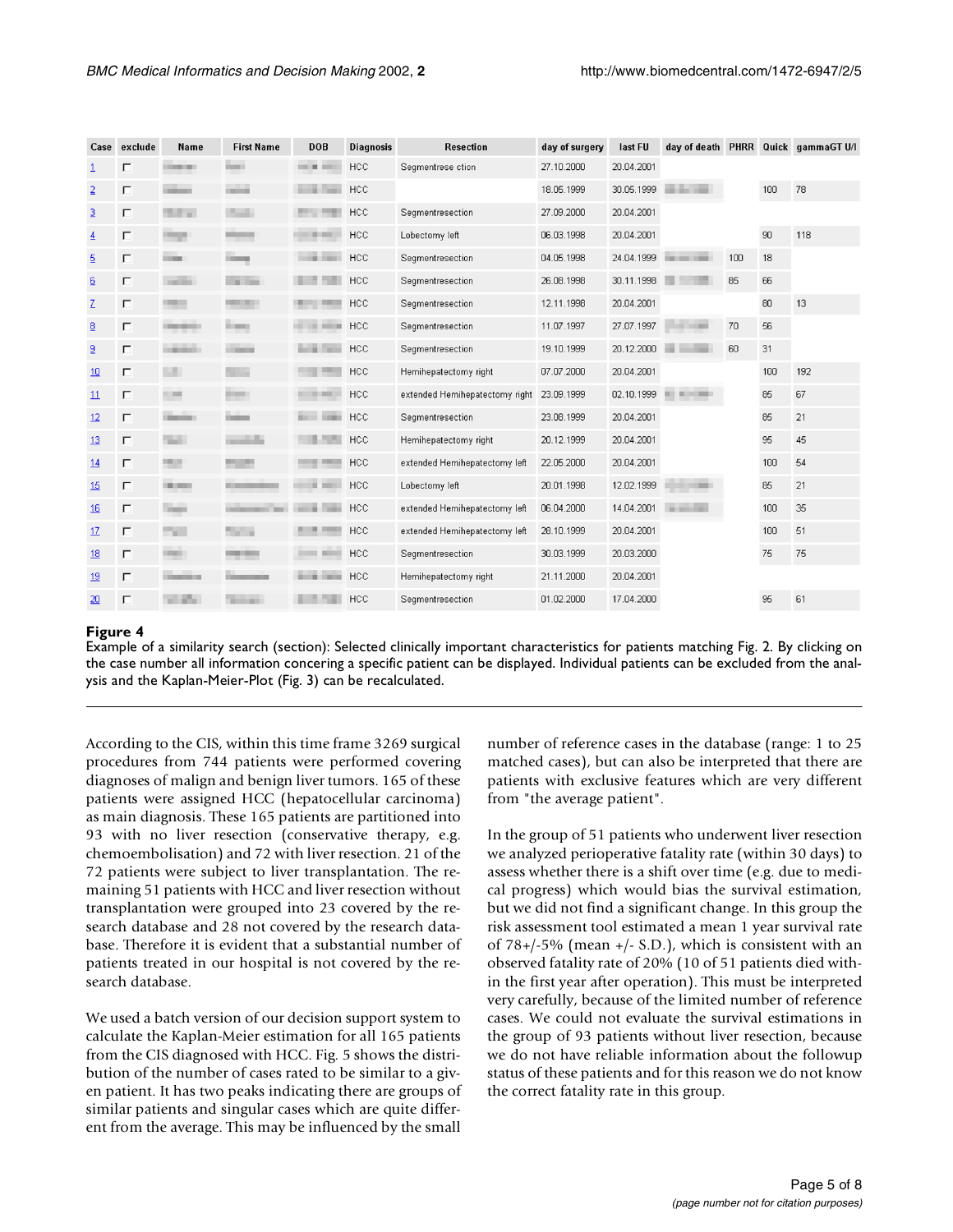

## **Figure 5**

Histogram describing the distribution of similar cases per patient. For 165 patients with HCC (hepatocellular carcinoma) we calculated the number of cases which are rated as similar to the individual case by the risk assessment tool. The similarity search provides a two-peak distribution indicating there are groups of similar patients and singular cases which are quite different from the average. This may be caused by the small number of reference cases in the database, another explanation might be that there are patients with exclusive features which are very different from "the average patient".

## **Discussion**

#### *The problem of similarity search in medicine*

The situation with the hepatic surgery dataset concerning number of items, number of records and data quality issues, i.e. many variables, limited number of patients and missing values, is typical for medical, patient-oriented research databases [16,17]. For this reason data mining and visualization techniques for large databases [18] cannot be applied easily.

Care must be taken in defining "similar patients" to avoid selection bias, either by too imprecise or too strict criteria. We decided to apply an interactive approach: the computer presents a list of similar patients, but the medical expert can exclude certain cases from the analysis. This provides a synthesis of formalized computer rules and empirical medical expertise.

One might argue why we applied quite few parameter to the similarity search. From a technical point of view, very few variables can split our dataset in manageable units,

e.g. there are as many as 35 different diagnoses resulting in approximately 22 cases per diagnosis under the theoretical assumption of equipartition within the 766 patients.

From a clinical viewpoint, the risk assessment tool must be fast and easy to use – for this reason we applied 5 parameters, which have shown to be predictive for patient outcomes (see [5]).

#### *Data monitoring*

The research database provides a set of specific reports, e.g. the number of patients per diagnostic category or a list of patients with lost-followup (i.e. followup status is unknown for more than 6 months).

The new decision support component has also an impact on data quality, because when the list of similar cases is displayed it becomes evident, which parameters are implausible or missing. Given the direct link to the individual patient record missing data can be entered directly if it is available.

However, we did not verify whether all eligible patients were entered into the database, therefore a selection bias may occur.

By searching similar cases for very common or clinically relevant situations, targeted data monitoring is feasible, which can improve data quality in an efficient way and might lead to better medical decisions in the long run – it is hard to prove this hypothesis, but because this research database is the foundation for many clinical studies in this field better data quality will enable faster and more reliable scientific results.

### *Risk assessment*

The decision about whether or not an individual patient is eligible for a surgical procedure is essential for the routine work of any surgeon. A standalone research database is not suitable for supporting this difficult task. For this reason we developed a tool to extract and visualize information from the research database relevant for an individual patient. This aggregation enables specific insights, tailored to a specific patient, which are not available by simple database queries.

A stepwise decision support is provided:

First, the surgeon and the patient get assistance whether or not a surgical procedure is appropriate. The risk can be calculated specifically for each patient by established predictors of outcomes for this operation.

Second, the surgeon can select different procedure types (extent of liver resection) and analyze the risk.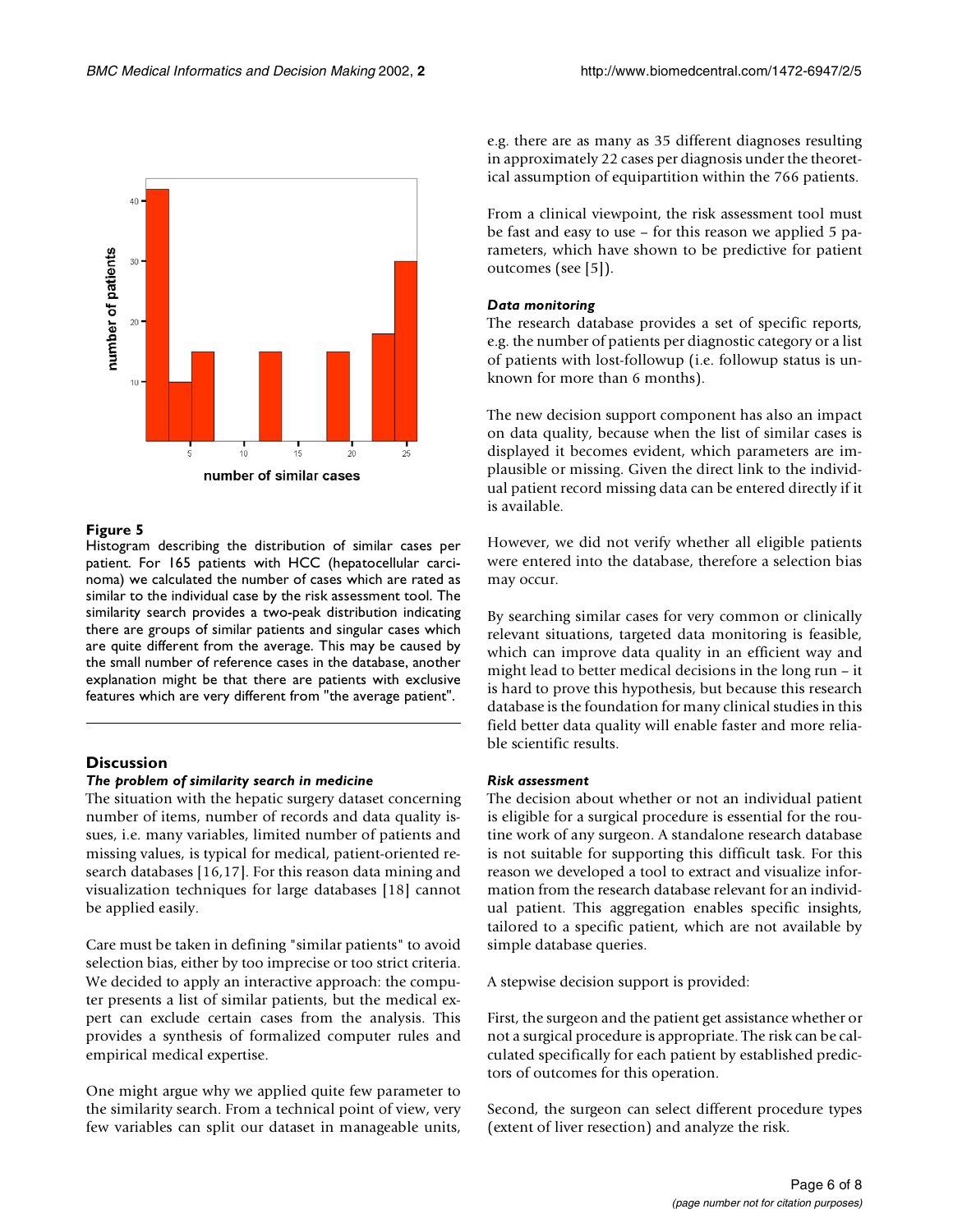Third, the clinical decision is stored into the database to enable statistical analysis for future improvements of the system.

The evaluation based on retrospective data of the clinical information system provides evidence, that the risk assessment tools delivers clinically relevant information. However, we did not quantify the potential clinical impact of our system; in this case, a controlled trial would be required.

So far surgeons have made decisions based on their personal expertise and intuition – we want to provide additional, objective information to facilitate this difficult task. The patient also benefits from this comprehensive information.

### *Visualization and aggregation of medical information*

Our approach is visualization by means of the Kaplan-Meier plot which is – in the field of medicine – the established method for displaying survival data. The surgeon and furthermore the patient can get an idea of the risk of the surgery supporting both of them in their decision whether or not to perform the surgery. The benefit of the Kaplan-Meier plot compared to complex decisions trees [19] is obvious. A decision tree is often hard to understand especially for persons not familiar with this kind of representation. However, due to limitations in sample size and length of follow-up, the Kaplan-Meier plot must be interpreted carefully.

There is no special training needed to introduce the risk assessment tool. The surgeon isn't influenced in his opinion by a unary suggestion presented by the system. But his decision process is supported by data of documented surgeries. In addition Kaplan-Meier plots for certain patient groups can be generated for scientific purposes, i.e. without regard to an individual patient.

## *High-granular database design*

One might argue why we store so many different variables (451 items per patient) in our database. For answering a specific research question (e.g. which of two surgical procedures is more efficient?) much less items were sufficient. But due to medical progress, for example the invention of the jet-cutter [3], new scientific questions arose in the past and very probably will arise in the future. Retrospective data collection is not only expensive, but also prone to errors and in many cases the data cannot be reconstructed precisely. For this reason we decided to implement a comprehensive medical record for liver resection patients, to prospectively document all potentially relevant items. An alternative approach would be a smaller data model, which would be limited to a specific research question, but could provide more complete data.

With the risk assessment tool we want to bridge the gap between a pure research and a clinical database and by this means improve the data quality.

## *Success factors for clinical decision support*

There are not many, but some relevant examples for effective clinical decision support, e.g. the classical "Computer reminders" of McDonald [20] and recent applications concerning efficient use of antibiotics [21,22]. We tried to implement the following common characteristics in our system:

• Clinical integration

Clinical decisions are and should be taken in the forseeable future by doctors and their patients, not by machines. For this reason the computer has the role of enabling the physician to find the correct conclusions. In this setting, any system must provide a comprehensible benefit for the clinical user. Without workflow integration, the data in the computer will not correspond to the medical reality around it and any system will not be able to provide clinically useful information.

• Transparent, up-to-date knowledge base

A "black box" approach is inappropriate in the medical setting, because many decisions are ambiguous. The medical evidence behind a specific statement must be available on demand, to enable the doctor to verify the rationale behind it. In our case, we provide the user the opportunity to view the full record of a case rated as similar to the actual patient. As a side effect of this approach errors in the knowledge base are detected spontaneously.

• User feedback

Neither physicians nor computer scientists know an appropriate data model for a specific medical domain in the beginning. From our experience, in a theoretical setting clinically adequate data structures cannot be defined, thus an iterative approach in software engineering is required. User feedback is important not only for fine tuning of data structures, but also for general acceptance, because the physicians get involved. By collecting the real decisions taken in a particular case we want to gather information on the clinical use of the system.

## *Future directions*

As stated earlier, a major limitation of medical decision support in general and specifically with regards to the hepatic surgery database is the limited number of fully documented patients. Even at a major university hospital only about 100–150 operations are performed per year. Given the many possible parameters which might influ-